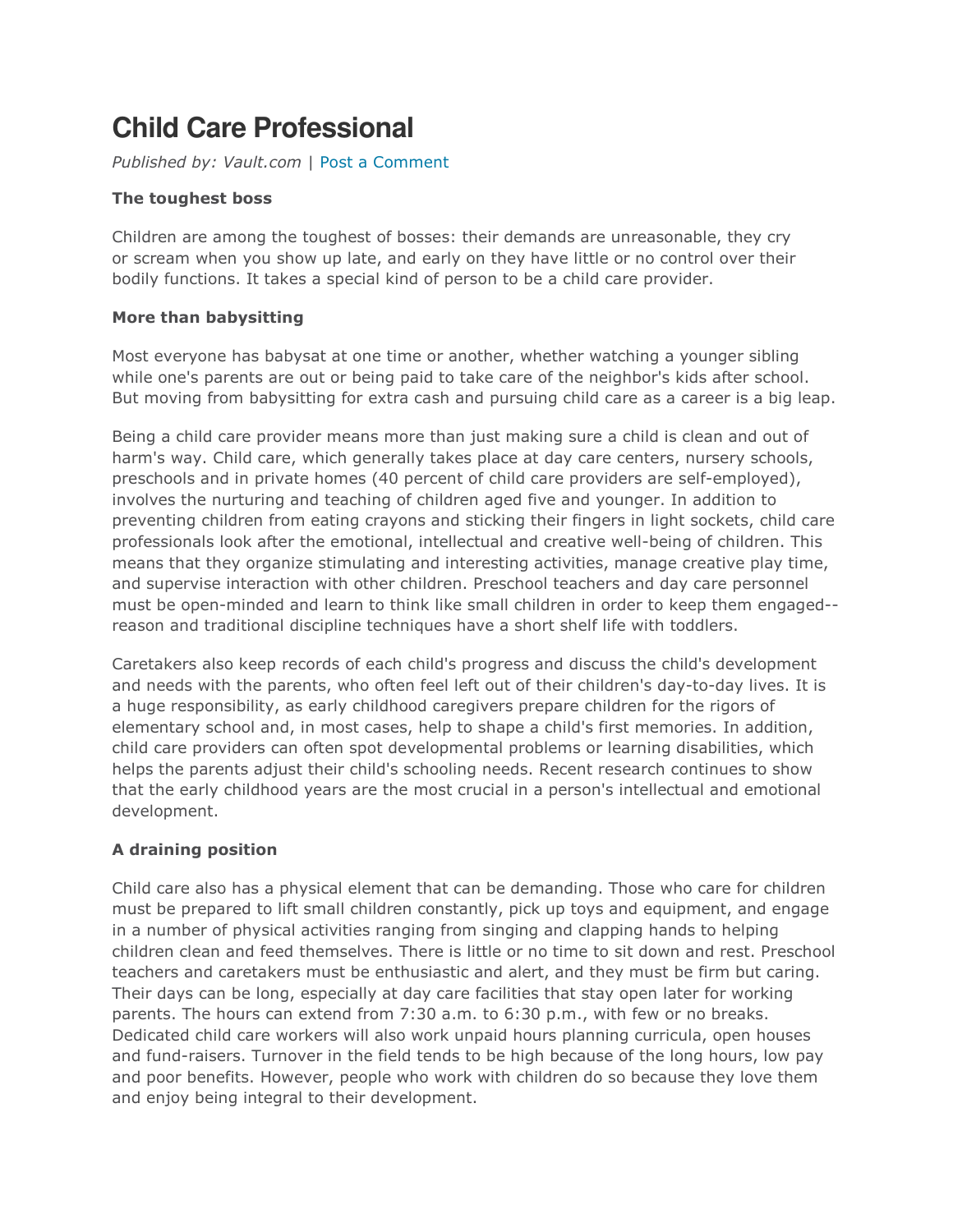#### Get that certification

Many states prefer that preschool teachers and child care workers have Child Development Associate (CDA) accreditation, which is offered by the Council for Early Childhood Professional Recognition. The CDA credential is recognized as a qualification for teachers and directors in 46 states and the District of Columbia. There are two ways to become CDA certified: either by direct application or by completing the Council's one-year training program. Direct application may be the best option for people who already have some background and experience in early childhood education, since the training program is intended for people with little or no childhood development education or experience. Some employers may not require the CDA credential, but may require secondary or postsecondary courses in child development and early childhood education.

Certain employers may require further certification. For example, Montessori preschool teachers must complete an additional year of training after receiving their bachelor's degree in early childhood education or a related field. Public schools require a bachelor's degree and state teacher certification.

#### Moving up

Many people start in child care at a relatively young age, usually at a day care center. With experience, preschool teachers and child care workers may advance to supervisory or administrative positions in large child care centers or preschools. These positions often require bachelor's or master's degrees. Many people choose to open their own day care centers, often working out of their homes. Other workers move on to work in resource and referral agencies, consulting with parents on available child services. Some workers become involved in policy or advocacy work related to child care and early childhood education. With a bachelor's degree, preschool teachers may become certified to teach in public schools at the kindergarten, elementary and secondary school levels.

Being a child care provider requires one to "see things differently every day, through the eyes of a child." The work is "never really a downer," those in the field tell us, as "children have a way of making your life look brighter and they can really make you laugh when you are down." "Working with the kids is so rewarding," says one assistant teacher. "You will learn so much." Children are "quick to let you know if you are doing your job well. I think it's the best feedback you can get."

On the other hand, child care is a very stressful job that "should not be taken lightly." Says one day care aide, "there are always variables that can throw your day into chaos." Small children "like to test the waters" to see "how far they can push you." That fact, combined with their "fearlessness of dangerous things like climbing or sticking their fingers in places they don't belong," often fill days with anxiety. The stress of child care is "definitely worth it," but the job is certainly "no bed of roses" and "patience is a must." Child care givers advise finding a hobby to help relieve stress, "such as running or karate." One caretaker offers the following advice: "Learn not to take life so seriously--kids don't and look at how much fun they have."